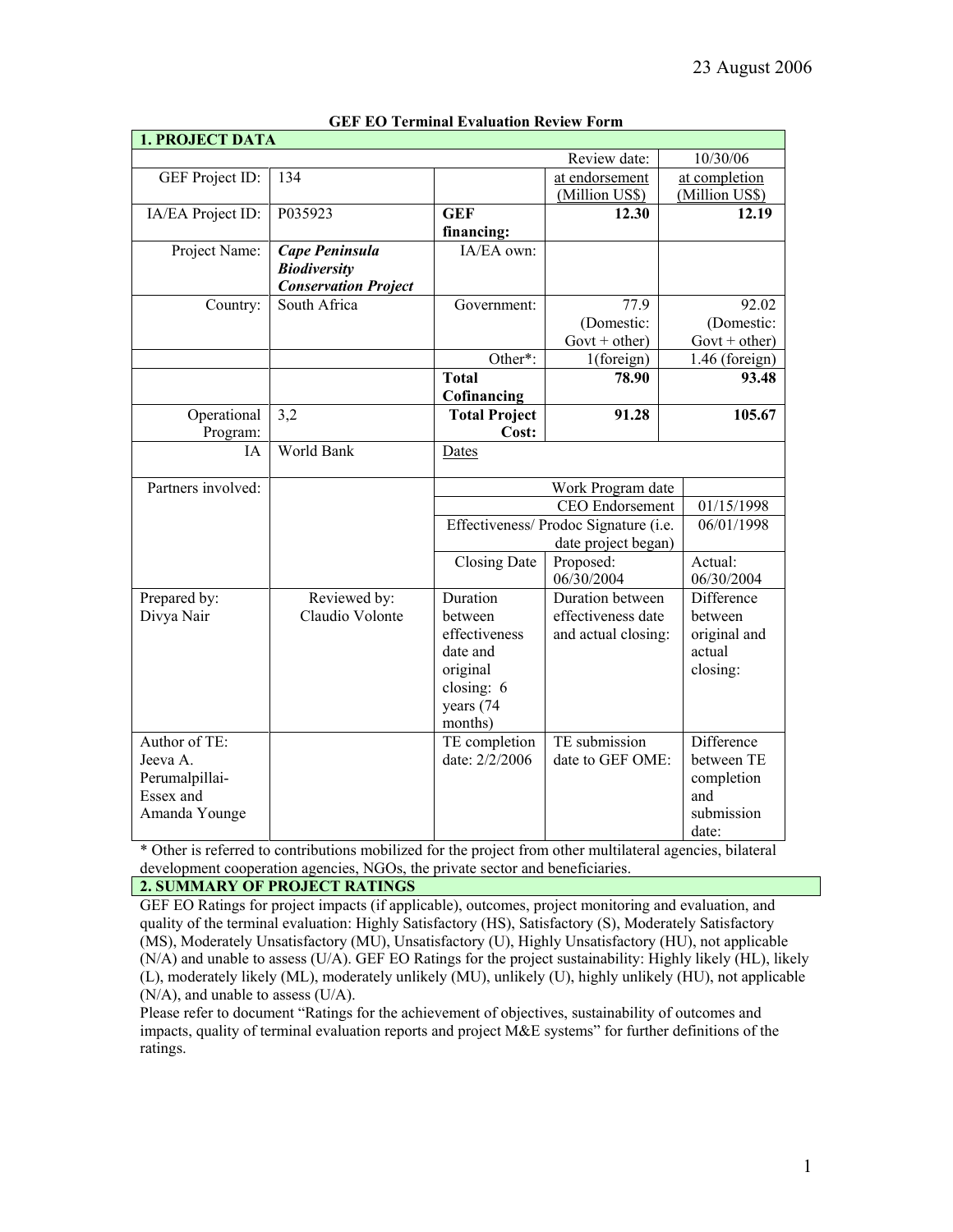|                                         | <b>Last PIR</b> | <b>IA Terminal</b><br><b>Evaluation</b> | Other IA<br>evaluations if<br>applicable (e.g.<br>IEG) | <b>GEF EO</b> |
|-----------------------------------------|-----------------|-----------------------------------------|--------------------------------------------------------|---------------|
| 2.1 Project<br>outcomes                 | S               | <b>HS</b>                               | HS                                                     | HS            |
| 2.2 Project<br>sustainability           | N/A             | HL                                      | HL                                                     |               |
| 2.3 Monitoring and<br>evaluation        | S               |                                         |                                                        | S             |
| 2.4 Quality of the<br>evaluation report | N/A             | N/A                                     | S                                                      | S             |

Should this terminal evaluation report be considered a good practice? Why? No. Is there a follow up issue mentioned in the TE such as corruption, reallocation of GEF funds, etc.? No. **3. PROJECT OBJECTIVES, EXPECTED AND ACTUAL OUTCOMES**

# **3.1 Project Objectives**

# • **What are the Global Environmental Objectives? Any changes during implementation?**

The Cape Peninsula Biodiversity Conservation Project was the first GEF project in South Africa. South Africa ranks as the third most biologically diverse country in the world, and is the only country in the world to have within its borders an entire plant kingdom, the Cape Floral Kingdom (CFR). This region harbors exceptional biodiversity, exemplified by high species richness, habitat diversity and gamma diversity (turnover) across the ecological landscape. (TE)

The project objective responded to the severe levels of threat faced by the fauna and flora of the CFR, and the urgent need to preserve this ecologically unique region from degradation. (TE, pp2)

## • **What are the Development Objectives? Any changes during implementation?**

The project development objective was: "*to ensure the rehabilitation and sustainable protection of globally significant flora and related fauna of the Cape Peninsula including surrounding marine ecosystems, and to initiate planning and conservation activities for the entire Cape Floral Kingdom*."(TE, pp2)

The project financed the development of a long-term strategy to conserve the CFR, while also providing funds to fast-track the establishment of a national park in the most threatened and biodiverse part of the region, the Cape Peninsula Mountain Chain, and to capitalize an existing small grants fund to support NGO activities across the CFR, targeting conservation priorities.

# **3.2 Outcomes and Impacts**

## • **What were the major project outcomes and impacts, as described in the TE?**

According to the TE (pp4), achievement of the overall project objective has been rated as highly satisfactory.

• The objective of ensuring **the rehabilitation and sustainable protection** of globally significant flora and related fauna of the Cape Peninsula including surrounding marine ecosystems, through the establishment of a financially and institutionally viable Park has been very well achieved.

Specifically: (a) a revised target of nearly 85% of the invasive woody species was achieved, with GoSA funds committed to completing the task; all cleared areas are under maintenance; (b) in areas cleared of alien invasive plants, three endangered plant species have expanded their range and numbers; (c) there has been no extinction of tracked species; (d) levels of fire-preparedness are significantly higher than at project inception and fire services are better organized; (e) a marine protected area has been proclaimed and is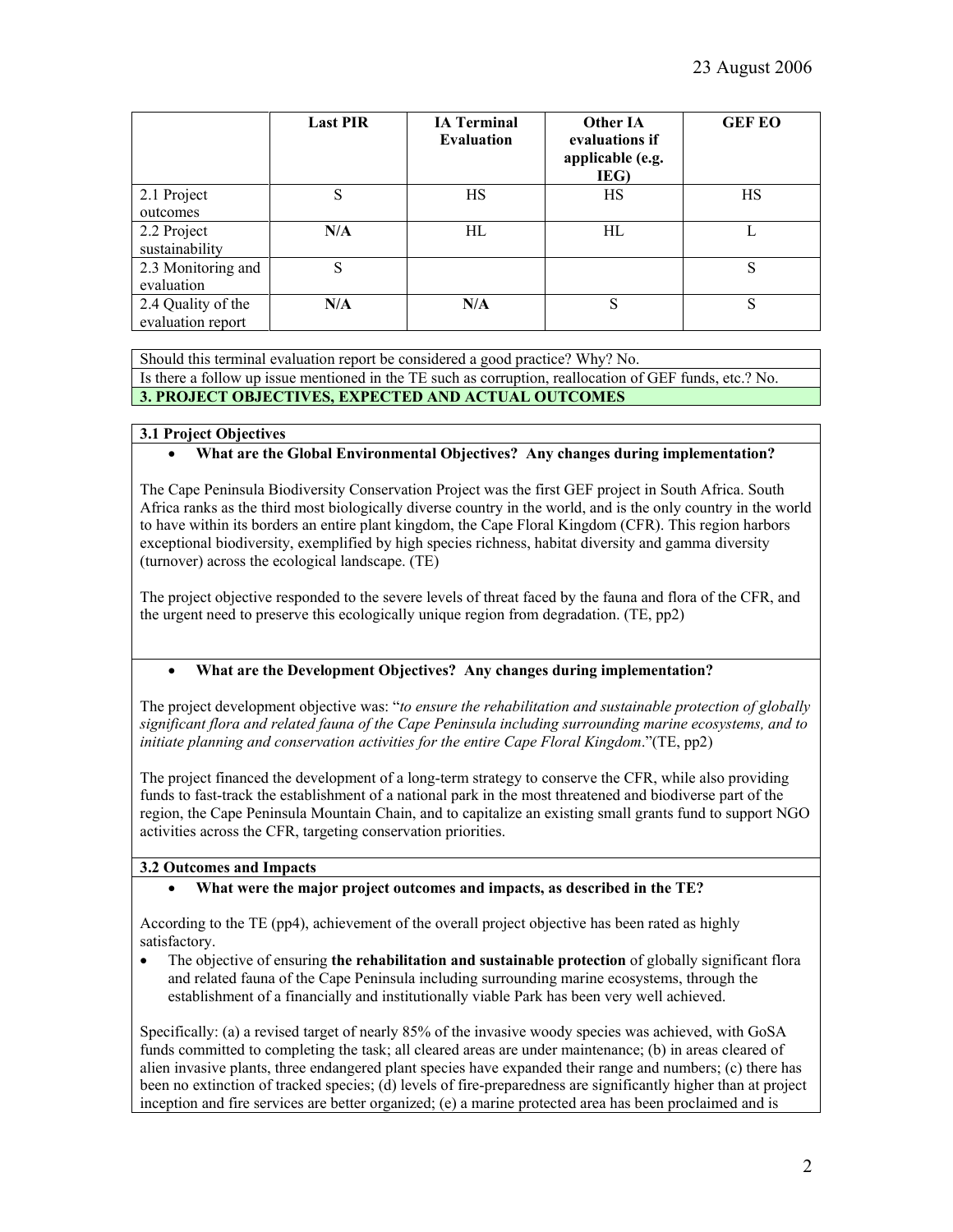being implemented under an agreed management plan; and (f) TMNP is financially in surplus.

- The **establishment of the Park and financial success** is now used as a model for other parks in the country. TMNP is now the second most profitable of the 22 parks run by SANParks. GoSA and other domestic co-funding of the component in the project period reached \$77.8 million, exceeding the appraisal target by \$8.2 million
- The **Table Mountain Fund is considered to be a 'model' trust fund'** to support biodiversity and conservation in the area. The Fund, administered by WWF-SA, has provided catalytic resources for over 60 projects (many are community based) amounting to \$2.5 million in the past 6 years. In at least 80% of cases, TMF funding has served as seed funding, leveraging resources from other sources and building partnerships.
- **Institutional development** impacts are seen in GoSA's biodiversity conservation policy. This includes the expansion of the South Africa National Biodiversity Institute's role to include responsibility for bioregional planning and programs and the establishment of the TMNP and its impact on the SANParks approach to conservation management. Capacity to manage environmental resources has improved significantly within the TMNP. (TE, pp9)

# **4. GEF OFFICE OF M&E ASSESSMENT**

## **4.1 Outcomes**

- **A** Relevance **Rating: HS** 
	- **In retrospect, were the project's outcomes consistent with the focal areas/operational program strategies? Explain**

According to the TE, the project objective was relevant as it responded to the severe levels of threat faced by the fauna and flora of the CFR, and the urgent need to preserve this ecologically unique region from degradation. The project was consistent with the efforts of the Government of South Africa (GoSA) to address national and global environmental priorities by supporting the development of an enabling environment to reverse land degradation and conserve biological resources.

## **B** Effectiveness **Rating: HS**

• **Are the project outcomes as described in the TE commensurable with the expected outcomes (as described in the project document) and the problems the project was intended to address (i.e. original or modified project objectives)?** 

**The TE (pp4) rates the overall achievement of project objectives as Highly Satisfactory.**  Specifically, the objectives of GEF assistance were to (TE, pp23):

- 1. Roll back the threat of invasive alien species to allow the natural regeneration of indigenous species, protect the area from raging wildfires and recreate nature's own renewal process, extend the realm of effective conservation to surrounding marine areas, upgrade the capacity to provide environmental education, improve roads and paths to minimize erosion and enhance accessibility, upgrade the monitoring and study of biodiversity in this unique area.
- 2. Ensure the maintenance in perpetuity of biodiversity conservation on the Cape Peninsula and beyond in the Cape Floral Kingdom, extending the reach of conservation activities to private land outside the National Park, and using NGOs as implementing agencies and decision-makers.
- 3. Lay the strategic foundation for effective conservation of the Cape Floral Kingdom.

# **As per the TE, these objectives were "largely met and in many instances exceeded by the project, and significant global benefits leveraged".**

- Also,
- 4. The CAPE strategy presented a first serious attempt to apply the Convention on Biodiversity (CBD) ecosystem approach to conservation, and **catalyzed a paradigm shift** from species-based and "in-park" conservation management approaches to landscape-level conservation strategies and activities across the country. Both the National Spatial Biodiversity Assessment (2004) and the National Biodiversity Strategy and Action Plan (2005) incorporated insights and lessons from the project. (TE, pp9)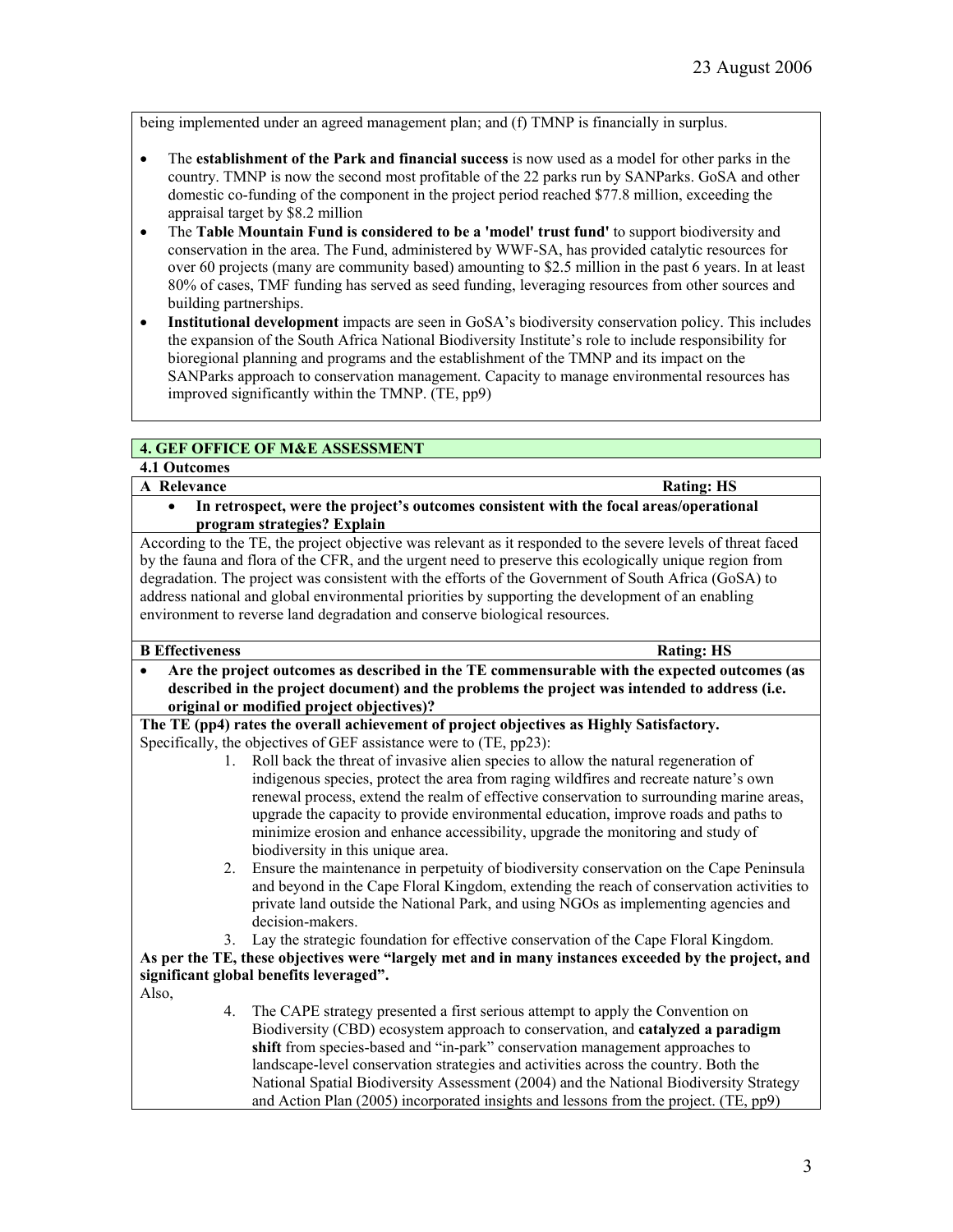| C Efficiency (cost-effectiveness)                                                                           | <b>Rating: S</b> |  |  |
|-------------------------------------------------------------------------------------------------------------|------------------|--|--|
| Include an assessment of outcomes and impacts in relation to inputs, costs, and implementation              |                  |  |  |
| times based on the following questions: Was the project cost – effective? How does the cost-time            |                  |  |  |
| Vs. outcomes compare to other similar projects? Was the project implementation delayed due to               |                  |  |  |
| any bureaucratic, administrative or political problems and did that affect cost-effectiveness?              |                  |  |  |
| The actual project cost was about 15 percent above the appraisal estimate, or US\$14.5 million<br>$\bullet$ |                  |  |  |
| equivalent. Almost all of that amount was raised from local nongovernmental sources. Total                  |                  |  |  |

- domestic co-financing (government and other) exceeded the appraisal target by \$14.12 million (118.1%), and international co-financing exceeded the appraisal target by \$0.46 million. • Domestic in-kind contributions to the CAPE Strategy during project implementation and in
- support of the post-strategy transition period were estimated at \$0.43, nearly five times the appraisal target
- The GEF contribution amounted to almost 12 percent of actual cost. (IEG- TE Review). Of the total GEF grant of US\$12.3 million, only about US\$137,000 remains undisbursed.
- At project effectiveness US\$5 million was disbursed as equity investment to the Table Mountain Fund. The remaining resources of US\$7.3 million were primarily for the TMNP and developing the CAPE strategy.

#### **Impacts**

• **Has the project achieved impacts or is it likely that outcomes will lead to the expected impacts?** Yes, given its success and 'High Sustainability', it is likely to have impacts.

**4.2 Likelihood of sustainability.** Using the following sustainability criteria, include an assessment of **risks** to sustainability of project outcomes and impacts based on the information presented in the TE.

### **A** Financial resources **Rating:** L Financial risks, as reported in the TE appear to low Positive factors reducing financial risk reported by the TE include: • According to the TE, the "Park is now financially sustainable with an explicit commitment of SANParks to sustaining the GEF investments" (TE, pp11).

- GoSA is financially committed to investing a significant amount (current estimate US\$55 million), through the Expanded Public Works Program over the next 3 years, to upgrade tourism infrastructure; (TE, pp5)
- The Cape Strategy is well under implementation through mainstreaming. Two projects, evolving out of the CAPE strategy continue to receive GEF funds, namely - Cape Action Plan for the Environment Implementation Program and the Agulhas Biodiversity Initiative.
- A number of incentives are now in place to support further contracting-in of private land, including a rates exemption offered by the City Council to private landowners.

However, there are some factors whose future implications are not clearly addressed in the TE:

- The last PIR(2005) states that "clarity is required from SANParks on how it intends to ensure that adequate financial provision is made for the ongoing clearing of alien invasive vegetation in the Table Mountain National Park."
- Fluctuation of the exchange rate between the US dollar and the South African rand impacted the actual rate of return from the Table Mountain Fund (TE, pp11)
- **B** Socio political Rating: L
	- According to the TE, strong emphasis was placed on building partnerships between executing agencies, non-governmental organizations, research institutes and the private sector from the outset, in order to **create commitment** to implementation and ensure long-term social sustainability to match the efforts towards ecological sustainability. Its success, attributed in large part to strong government commitment and stakeholder support, provides a strong assurance that further conservation measures intended to realize the C.A.P.E. vision have a high probability of success, both in terms of mitigating threats and ensuring sustainability. (TE, pp8)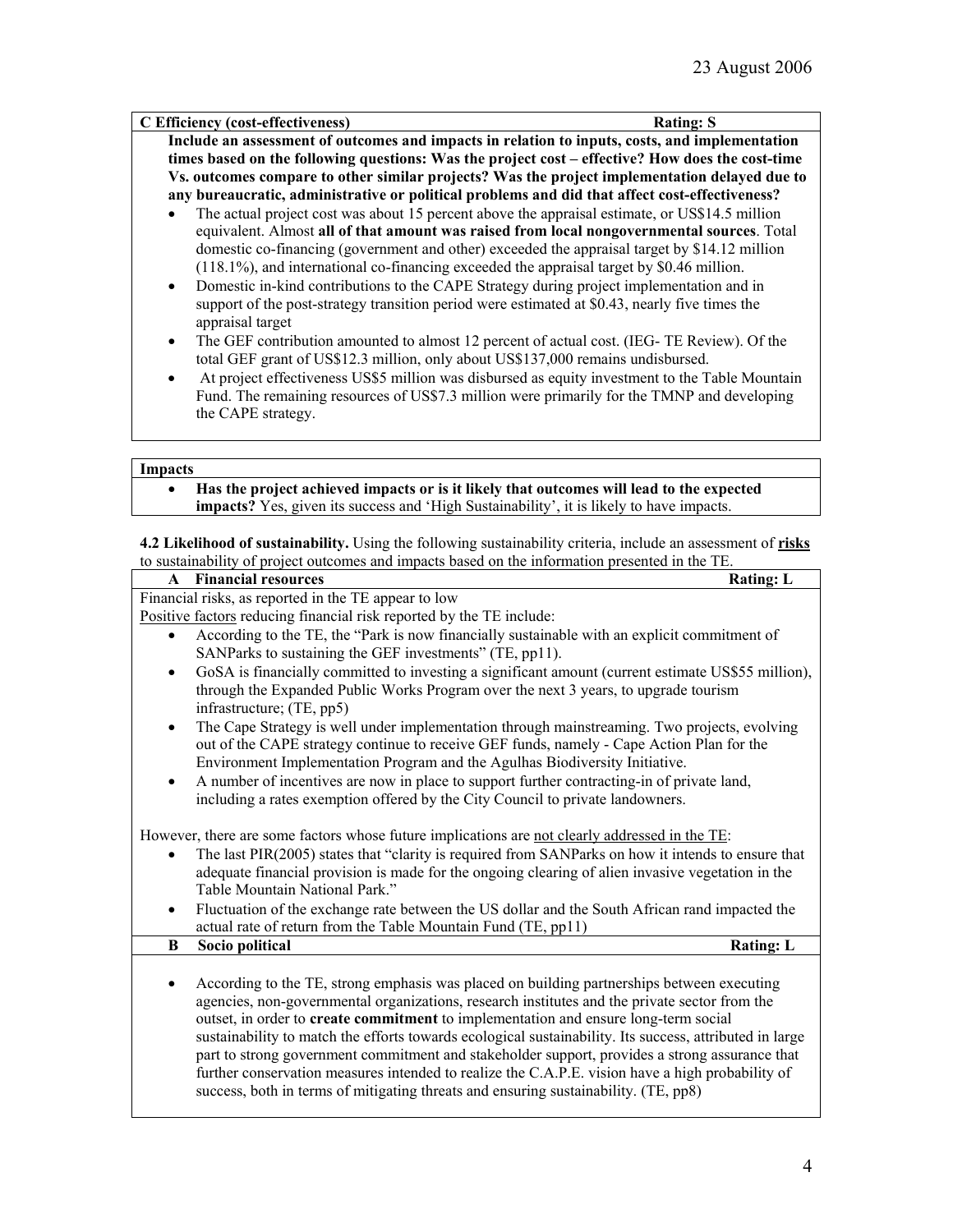| $\mathbf C$ | <b>Institutional framework and governance</b>                                                                                                                                                                                                                                                                                                                                                                                       | <b>Rating: L</b> |
|-------------|-------------------------------------------------------------------------------------------------------------------------------------------------------------------------------------------------------------------------------------------------------------------------------------------------------------------------------------------------------------------------------------------------------------------------------------|------------------|
|             | According to the TE the following reasons ensure high sustainability of the project (TE ,pp11)                                                                                                                                                                                                                                                                                                                                      |                  |
|             | the Park has protection through legislation                                                                                                                                                                                                                                                                                                                                                                                         |                  |
| $\bullet$   | the Park's environmental education program has been mainstreamed within the curriculum of the<br>provincial Department of Education;                                                                                                                                                                                                                                                                                                |                  |
| $\bullet$   | the Park is managed by by SANParks, the country's premier conservation agency with the highest<br>levels of expertise and management capability;                                                                                                                                                                                                                                                                                    |                  |
| $\bullet$   | the new biodiversity legislation ensures that the managers of protected areas are to develop and                                                                                                                                                                                                                                                                                                                                    |                  |
|             | implement plans to control and eradicate invasive alien plants;                                                                                                                                                                                                                                                                                                                                                                     |                  |
| $\bullet$   | partnerships agreements exist with all major institutional stakeholders                                                                                                                                                                                                                                                                                                                                                             |                  |
| D           | <b>Environmental</b>                                                                                                                                                                                                                                                                                                                                                                                                                | <b>Rating: L</b> |
|             | Given the following factors there is low environmental risk:                                                                                                                                                                                                                                                                                                                                                                        |                  |
|             | Successful roll back of the threat of invasive alien species allowing natural regeneration (TE, pp3).<br>However, the last PIR(2005) states that "clarity is required from SANParks on how it intends to<br>ensure that adequate financial provision is made for the ongoing clearing of alien invasive<br>vegetation in the Table Mountain National Park." . It is unclear from the TE if this has been<br>subsequently addressed. |                  |
|             | Upgrading of Environmental education stimulates visitor demand and interest. For example, the<br>Park operates environmental education and outreach programs involving 24,000 visits by local<br>schoolchildren per year.                                                                                                                                                                                                           |                  |
| $\bullet$   | Improved fire management: the levels of fire-preparedness are significantly higher than at project<br>inception and fire services are much better organized (TE, pp36). Improved effectiveness in fire<br>detection and suppression has dramatically reduced the probability that very large fires will occur.<br>(TE, pp6)                                                                                                         |                  |
| $\bullet$   | Capcaity building amongst potential contractors to carry out clearing of alien species, footpath<br>maintenance and other park-related tasks. (TE, pp3)                                                                                                                                                                                                                                                                             |                  |
| $\bullet$   | Knowledge management: The existing Park Environmental Information System (EIS) was<br>upgraded and consolidated to incorporate the results of management research. (TE, pp3)                                                                                                                                                                                                                                                        |                  |

Provide only ratings for the sustainability of outcomes based on the information in the TE:

| $\mathbf{A}$ | <b>Financial resources</b>                        | <b>Rating: L</b>  |
|--------------|---------------------------------------------------|-------------------|
| B            | Socio political                                   | <b>Rating: L</b>  |
|              | Institutional framework and governance Rating: HL |                   |
| $\mathbf{D}$ | Environmental                                     | <b>Rating: HL</b> |

# **4.3 Catalytic role**

# **1. Production of a public good**

- The establishment of a financially and institutionally viable Park and a 'model' Trust Fund, protecting globally significant flora and related fauna has provided critical public knowledge.
- The Park itself, with its effects on the environment, prevention of wildfires, and increased environmental education is a public good.

**2. Demonstration - The CAPE strategy** and its implementation have influenced landscape and bioregional planning in a number of other parts of South Africa and the world, including the Sub-tropical Thicket Ecosystem Project, the Succulent Karoo Ecosystem Project, the Grasslands Biome Project, the Eastern African Marine Ecoregion (Kenya, Tanzania and Mozambique), the Central Annamites (Vietnam), an Eastern Africa Coastal Forests, as well as the dryland ecoregional programs of WWF. The Strategy has resulted in two new Programs funded by the GEF. (TE, pp15)

## **3. Replication**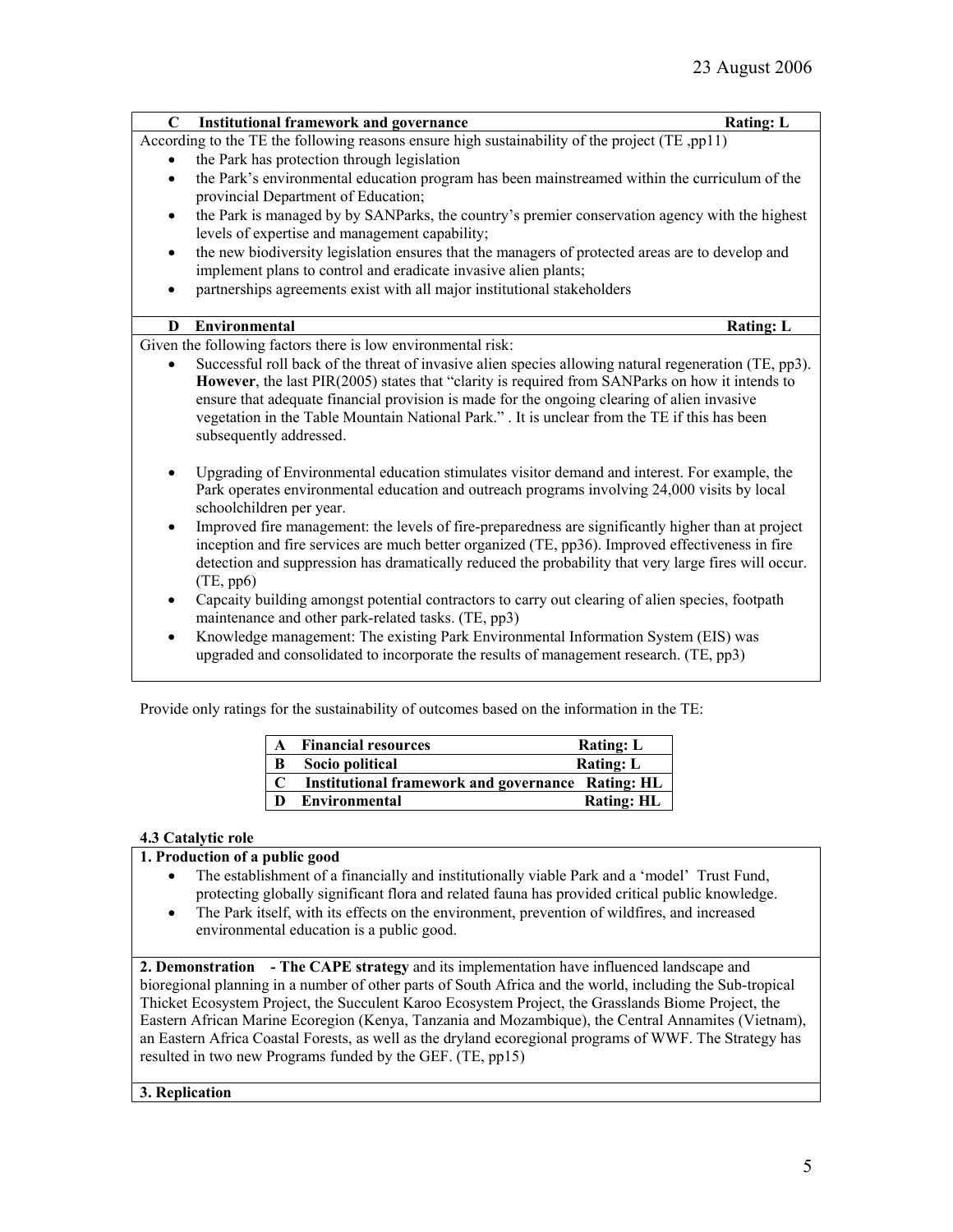- In at least 80% of cases, TMF funding has served as seed funding, leveraging resources from other sources and building partnerships. (TE, pp8)
- Project processes and outputs have had significant influence on GoSA institutions and management practices beyond the immediate project implementers (TE, pp15)

### **4. Scaling up**

- Total domestic co-financing exceeded the appraisal target 118% allowing scaling-up of the current project.
- The Trust Fund has provided catalytic resources for over 60 projects (many are community based) amounting to \$2.5 million in the past 6 years. In at least 80% of cases, TMF funding has served as seed funding, leveraging resources from other sources and building partnerships.
- The Cape Strategy has resulted in two new Programs funded by the GEF. (TE, pp15).

### **4.4 Assessment of the project's monitoring and evaluation system based on the information in the TE**

**A. In retrospection, was the M&E plan at entry practicable and sufficient? (Sufficient and practical indicators were identified, timely baseline, targets were created, effective use of data collection, analysis systems including studies and reports, and practical organization and logistics in terms of what, who, when for the M&E activities) Rating: S**

According to the TE, the project benefited from a flexible design and Log-frame. As a result there was fine tuning of many of the indicators. Project implementation had to take into account management changes especially as the national park was being consolidated and formed from the multitude of local governments under whose jurisdiction parts of the Park were under. (TE, pp14)

**B. Did the project M&E system operate throughout the project? How was M&E information used during the project? Did it allow for tracking of progress towards projects objectives? Did the project provide proper training for parties responsible for M&E activities to ensure data will continue to be collected and used after project closure? Rating: S**

All three components undertake regular in-house and independent reviews, incorporating stakeholder participation. The TMNP Integrated Environmental and Management System (IEMS, based on ISO 14000). provides the basis for ongoing data capture and management monitoring for the Park (TE, pp16) This system represents South African best practice, and has served as a model for implementing environmental management systems throughout SANParks (TE, pp8).

### **C. Was M&E sufficiently budgeted and was it properly funded during implementation? Rating: U/A**

M&E and Environmental Information System account for 38% of Consultant Services (\$3.4 million of \$91.2 million Procurement Arrangements was allocated for Consultant services, of which \$1.3 million was for M&E and EIS). The actual (Vs appraisal) amount for M&E services is not available. TE (pp 20)

The PAD mentions that a full-time staff will be designated "Manager, M&E and Evaluation" and will be supported by a GIS/IS specialist. (PAD, pp7) No information is available on whether this was position was instituted.

## **Can the project M&E system be considered a good practice? U/A**

#### **4.5 Lessons**

Project lessons as described in the TE

### **What lessons mentioned in the TE that can be considered a good practice or approaches to avoid and could have application for other GEF projects?**

The TE provides a number of lessons learned, some include: